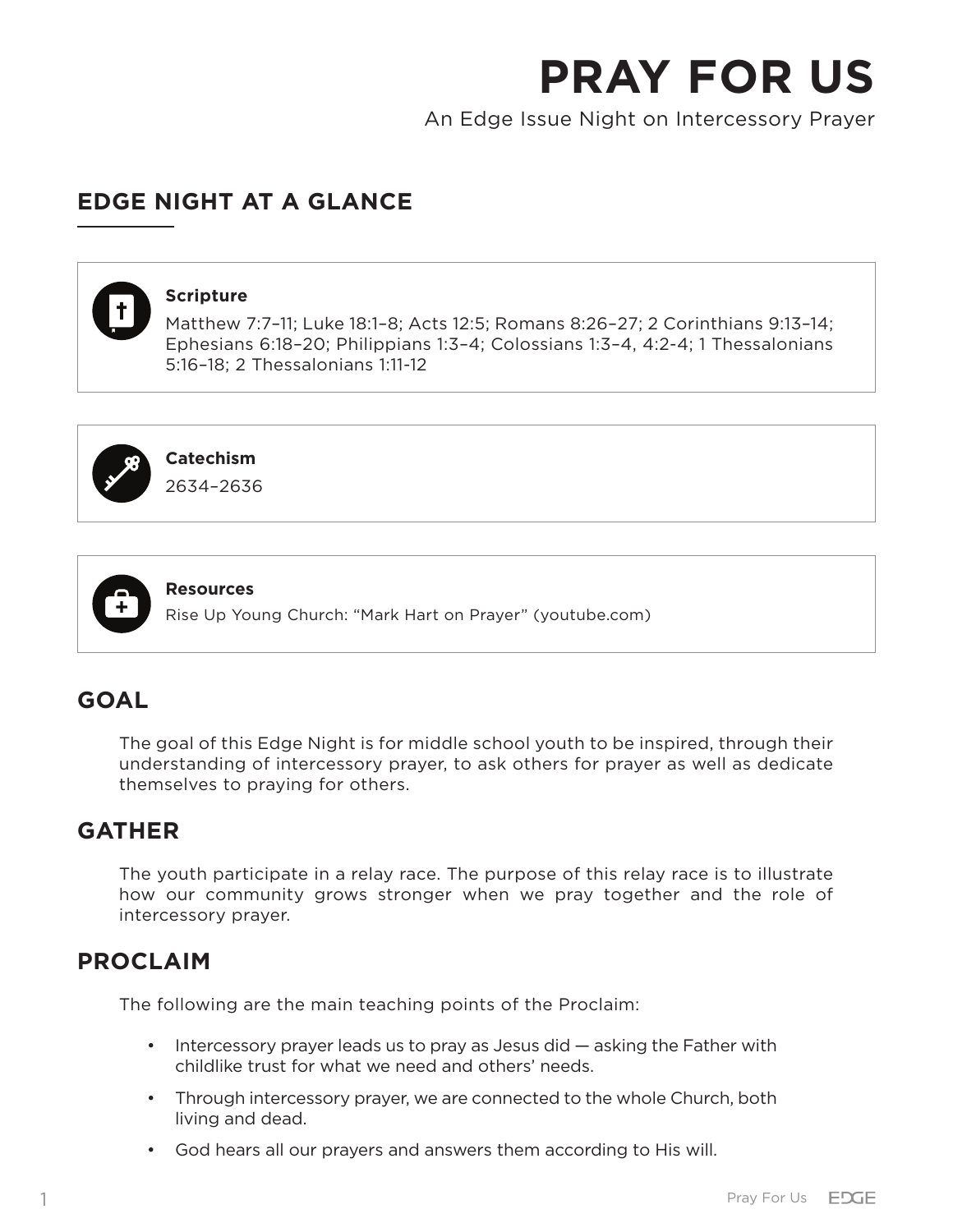# **BREAK**

The small groups discuss what they learned in the teaching and then have an opportunity to write down their intercessions that will be used during the Send. The purpose of this time is for the youth to put into practice what they learned during the teaching.

## **SEND**

Notes:

The youth bring their intentions to the front of the room and light the candles or popsicle sticks. They then read and reflect on Scripture passages about how our prayers rise to God. The purpose of this activity is for the youth to pray for others in a tangible way.

# **WEEKLY CHALLENGE**

Offer one Our Father every night for someone else's intentions.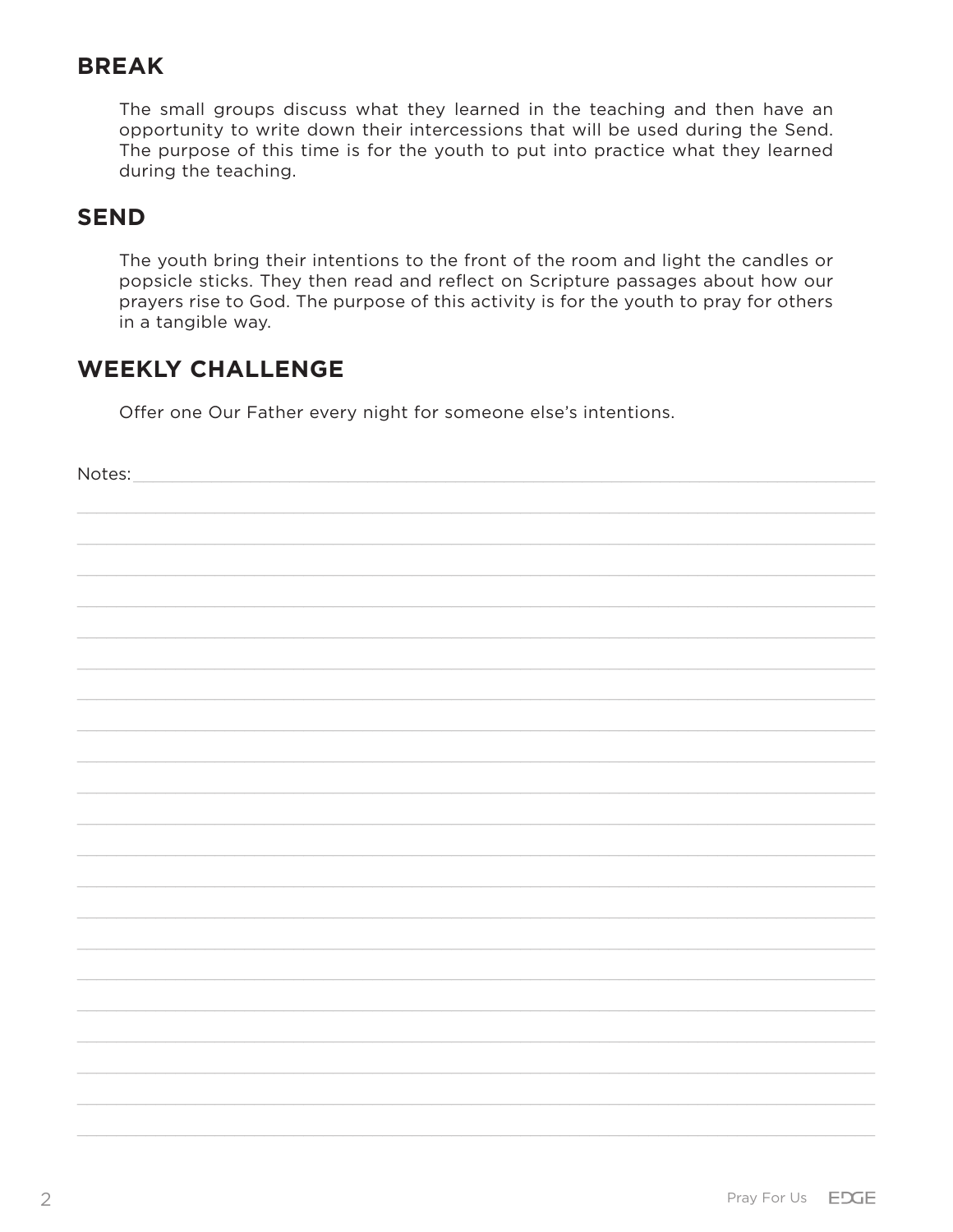An Edge Issue Night on Intercessory Prayer

# **EDGE NIGHT SET UP**

## **SET UP**

Set up the Gather game — either outside or in a large meeting room or gym. Consider making this space look like a racetrack or sports arena and, if possible, get matching headbands or bandanas for each of the small group teams competing. Gather enough large bins for each small group to use as a goal and enough items for each group to throw into the bins.

Set up a separate space for the Send that is prayerful. Choose a dimly lit area where a music minister can play quiet, reflective music. Consider also doing this prayer time in your church or chapel or an outdoor garden — ensuring you have a safe space for candles or open flames.

## **SUPPLIES**

The following is a list of supplies needed for the Edge Night:

- Large bins, one for each small group
- Ten or more items of various shapes and sizes that youth can throw (e.g., frisbees, balls, crumpled paper, shoes), one set for each group
- Craft popsicle sticks or candles or LED tea lights, one for each youth
- Sharpies, one for each small group
- A bucket filled with sand for the lit popsicle sticks, or a fire ring, or a safe place to display candles or LED tea lights
- Lighter

# **ASSIGNMENTS**

Use the following list to assign core members to specific tasks:

**Set Up:** \_\_\_\_\_\_\_\_\_\_\_\_\_\_\_\_\_\_\_\_\_, \_\_\_\_\_\_\_\_\_\_\_\_\_\_\_\_\_\_\_\_\_, \_\_\_\_\_\_\_\_\_\_\_\_\_\_\_\_\_\_\_\_\_

**Gather:**

- Opening Prayer: \_\_\_\_\_\_\_\_\_\_\_\_\_\_\_\_\_\_\_\_\_
- Game:

**Proclaim:** \_\_\_\_\_\_\_\_\_\_\_\_\_\_\_\_\_\_\_\_\_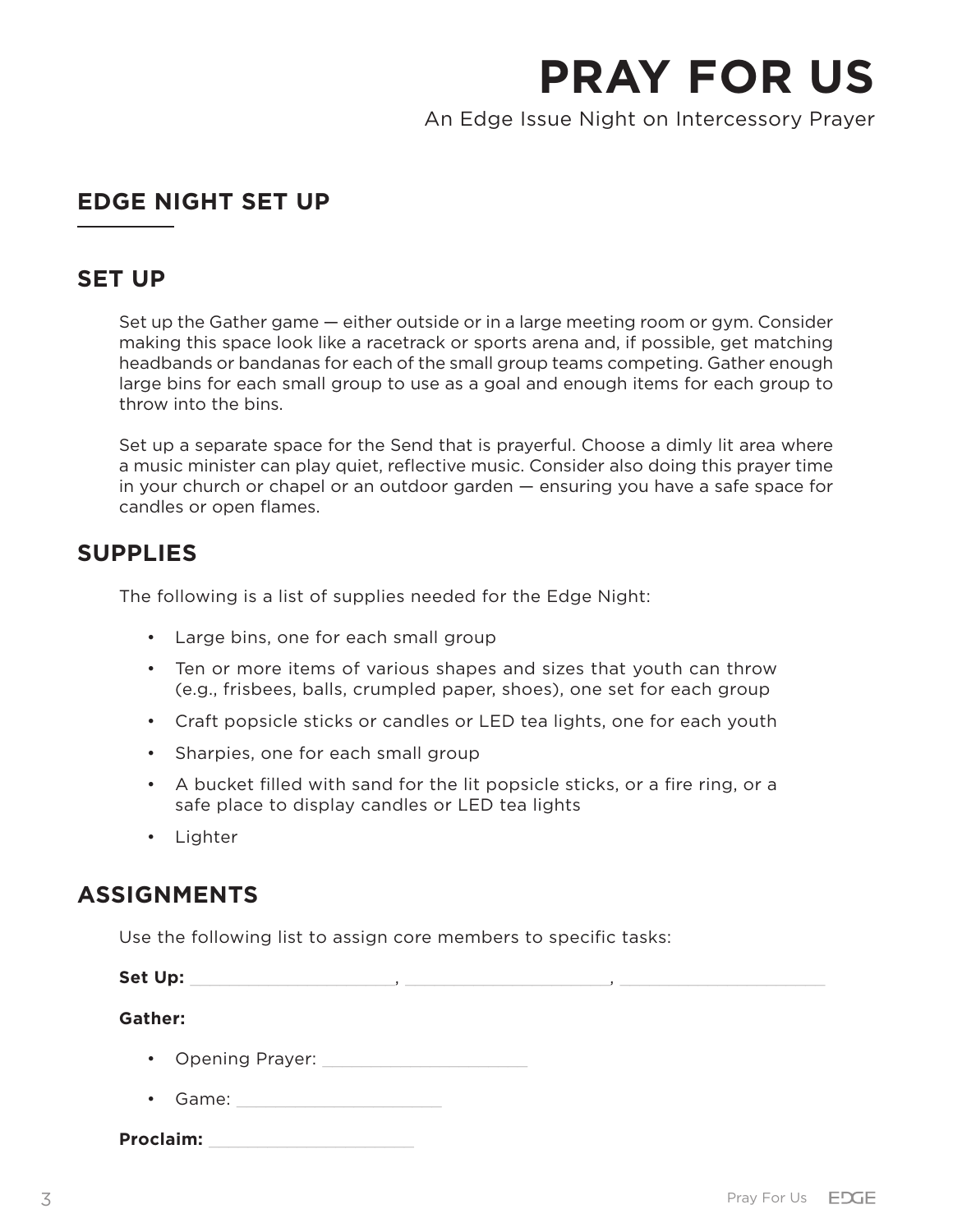Break: All small group leaders.

## Send:

- 
- 

Notes: Notes: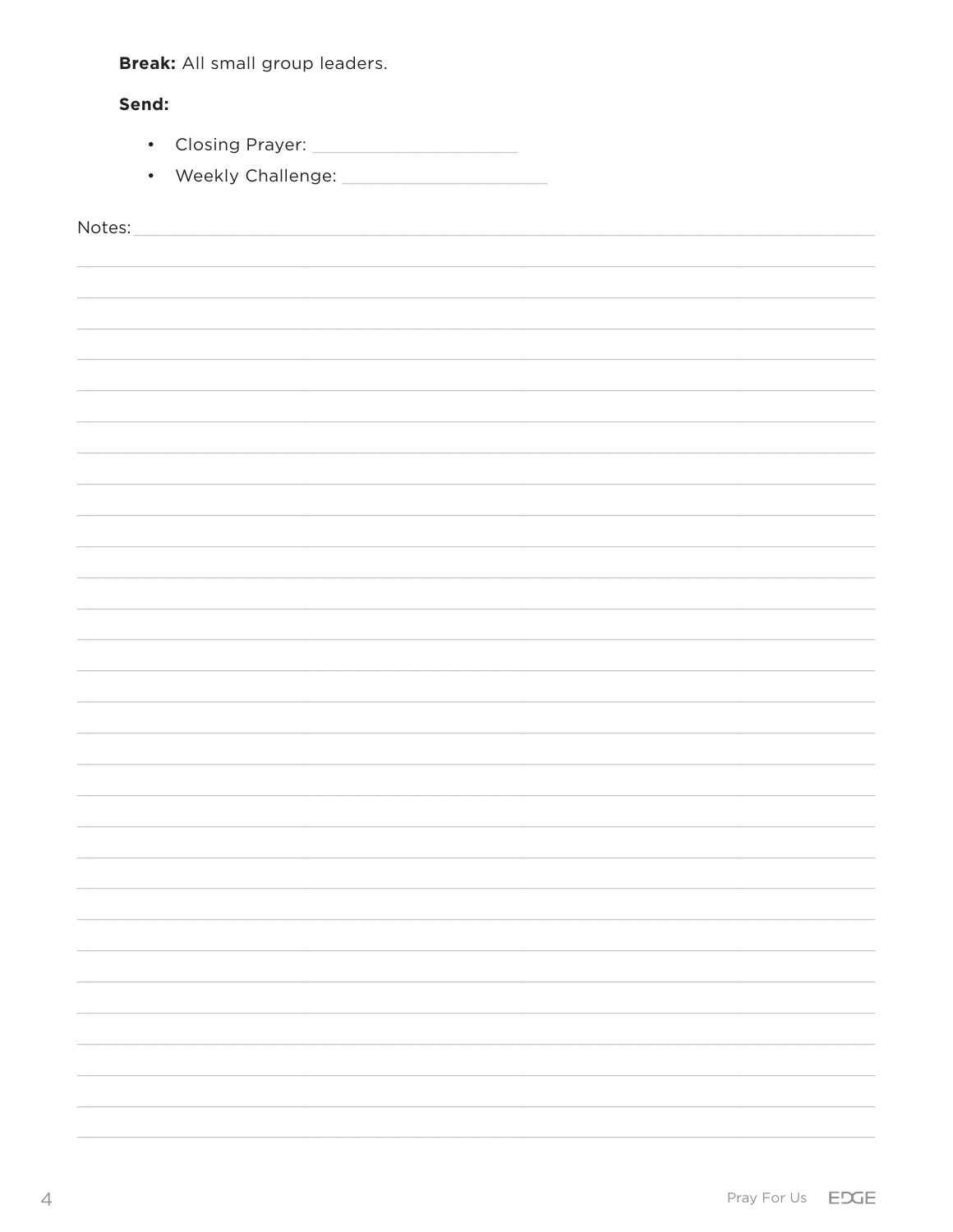An Edge Issue Night on Intercessory Prayer

# **EDGE NIGHT OUTLINE**

## **GATHER**

## **Edge Night Introduction (5 min)**

Welcome the youth, introduce any youth who are there for the first time, and begin in prayer. Give a brief overview of the topic of the Edge Night, using the following as an example:

*If you've ever seen a track relay race, you know how unified and precise the teams must be — especially for the handoff. If one person is "off" on a relay team, it throws off the whole team's time for the race. But on the other hand, one superstar cannot typically carry the whole relay team. As is the case with most teams or musical groups, the relay team's power is in their unity, the balance of strengths and weaknesses, and focus on the goal. The same is true of the people of God who make up the Church. The more we are unified, balanced in our strengths and weaknesses, and focused on our goal of heaven, the better off we are in this "race" of life. And what is the key to accomplishing all three? Intercessory prayer — which is asking each other for prayers, praying for one another, and uniting with the communion of saints in heaven in those prayers. This week at Edge, we will take a closer look at what intercessory prayer is and its impact.* 

#### **Intercessor Relay Race (15 min)**

This game is played in small groups of five youth. Use the following to introduce the game:

*When we ask others to pray for us or offer our prayers for other people, there are often different types of intentions. Some intentions may not be very serious and easy to pray for, while others may place a very heavy burden on our hearts and may prove more challenging*  to offer prayers for. Like the various items that each of your teams have, our prayers come *in all shapes and sizes. When we pray, our goal is to bring those prayers to God — just like the "God goal" that each team has — and along the way, we may enlist the help of others who pray for us as our intercessors. Imagine each of these various items as different types of prayers that you are bringing to God as you throw them into the "God goal," and your entire team encompasses those who are praying for you and your intentions and helping you accomplish this goal.* 

- 1. Choose one youth to be the "pray-er" and ask them to stand at one side of the room or field with the ten objects of various sizes.
- 2. Across from the "pray-er," place a bucket to serve as the "God goal." The bucket should be close enough that if the youth really tried they could throw at least one type of object into it but far enough that it would be tricky to get most of the items into the bucket.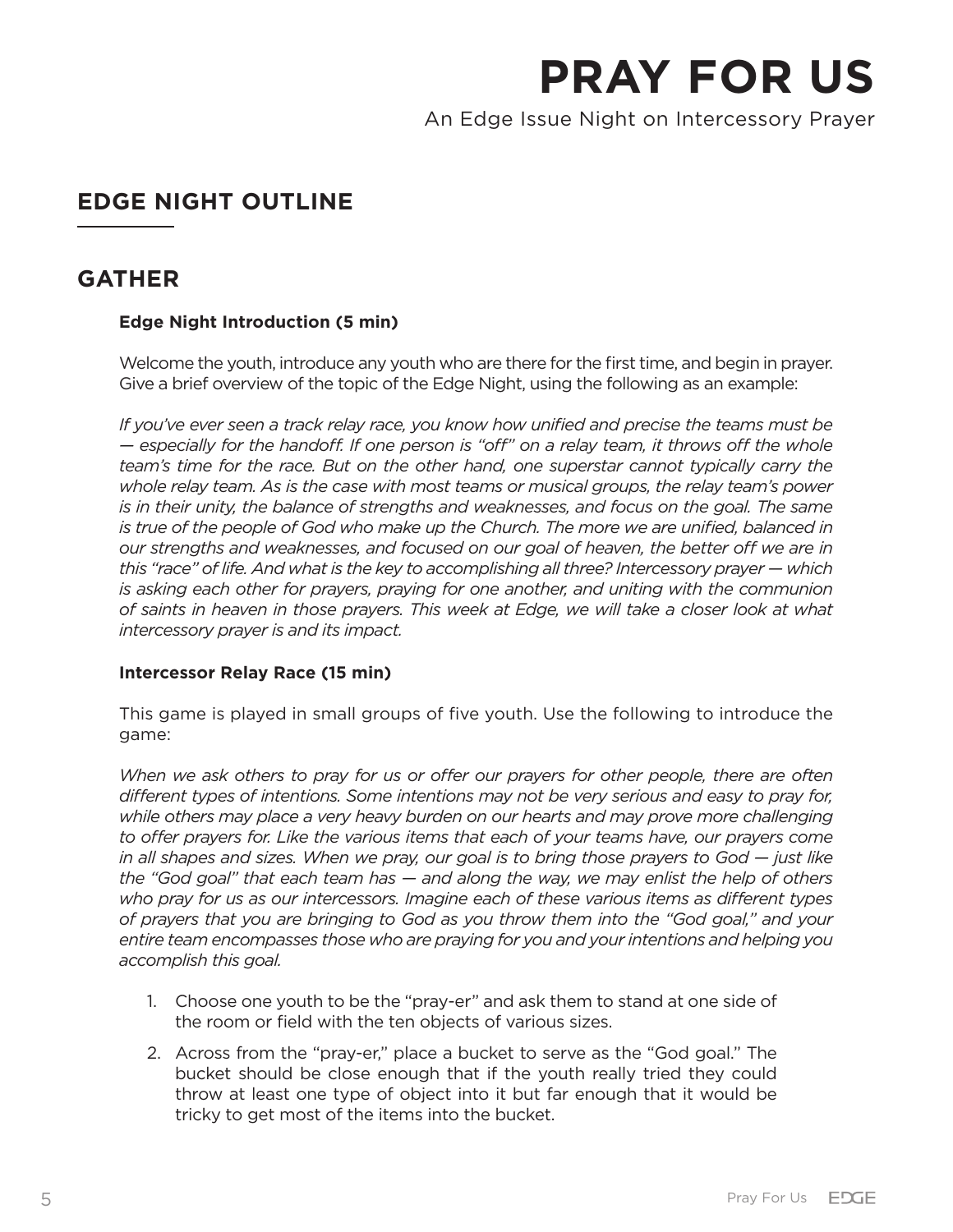- 3. The rest of the team will be the "intercessors." These youth, along with their core members, should spend some time making a plan as to how they can balance all of their strengths and weaknesses in order to get all of the items quickly into the "God goal."
- 4. On "go," the "pray-er" chooses which items they think they can throw into the "God goal" and which items to hand off to the intercessors instead. Together, they will work to get all the items into the bucket as quickly as possible.
- 5. The "pray-er" has to stay in their place but the "intercessors" can be anywhere in the middle between the two ends. The "intercessors" can only handle one object at a time and the "pray-er" must hand objects directly to the intercessors. If there are items that the "pray-er" threw but did not make it, the core member must retrieve that item and give it back to the "pray-er" to either try to throw again or hand off to the intercessors.
- 6. The team that gets all their items into the bucket first wins.



#### **Suggestions**

If the youth are struggling, send out core members to be the "Holy Spirit," helping each team and emphasizing the symbolism that the Holy Spirit fills in when we do not know how to pray well.



#### **Step It Up**

For added difficulty, use bandannas or fabric ties to inhibit the "intercessors" (e.g., blindfold, tie hands behind backs, and/or bind feet together), adding the symbolism that all humans, even saints, have weaknesses.

## **PROCLAIM**

#### **"Pray For Us" Proclaim Teaching (10 min)**

The teaching can be found on pages 7 to 10. The following are the main points that are covered in the teaching:

- Intercessory prayer leads us to pray as Jesus did asking the Father with childlike trust for what we need and others' needs.
- Through intercessory prayer, we are connected to the whole Church, both living and dead.
- God hears all our prayers and answers them according to His will.

## **BREAK**

#### **Small Group Discussion (20 min)**

Divide the youth into their small groups. Begin in prayer and then discuss the following questions before doing the activity.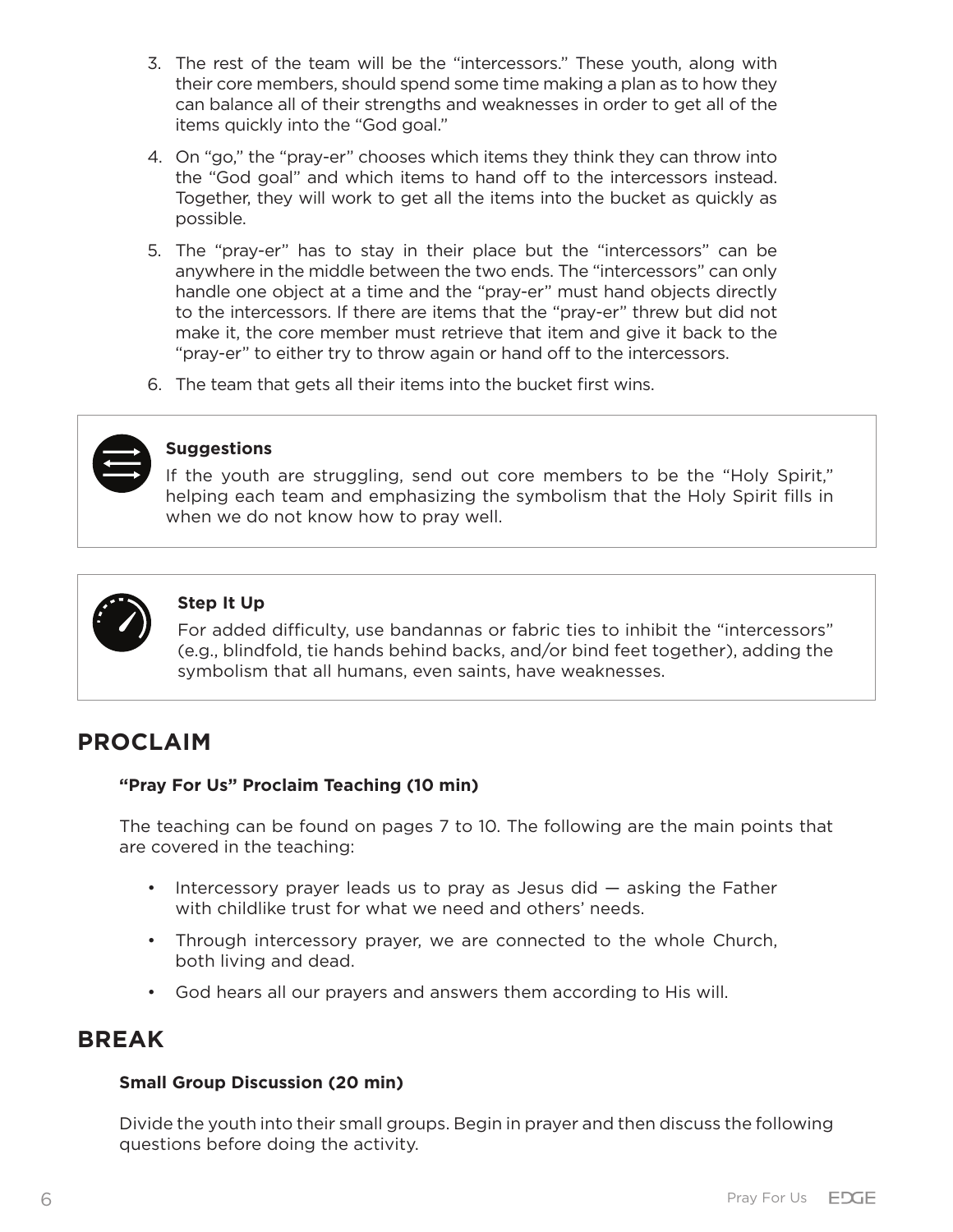- If you could meet any saint face-to-face, who would you choose? Why?
- What are the most common things you have heard people ask for prayers for?
- Why do you think some prayer intentions are easier to ask for than others?
- Has there ever been a time where someone has asked for your prayers? Or that you have asked for someone else's prayers? What was that experience like?
- Who is your "go-to" person or saint to ask to pray for you? Why?
- Do you think you could ever be that person for someone else? Why or why not?
- Why do you think God gave us a community to pray for us? How do you think this helps us in our relationship with God?

## **Eighth-Grade Adaptations**

Use the following questions for a more challenging discussion for eighth-grade youth:

- Is it hard for you to be "humble" and "childlike" in prayer to God? How do our own egos and pride get in the way?
- Do you regularly ask people for prayers? Are there certain people who you feel like you can ask?
- Have you ever felt discouraged in prayer? Have you ever felt like God was telling you "no" to something you really wanted to happen?



## **Step It Up**

Pick prayer partners within your small group or set up a time of day when you will all pray for your small group's intentions.

## **Pray For Us Activity (10 min)**

Keep the youth in their small groups and give each youth a popsicle stick and a sharpie. Instruct each youth to write as many prayer intentions for other people as they would like to on their popsicle stick. If they are private prayers, they can write in code or abbreviations if they like  $-$  these prayers will not be read aloud. If you decide to use candles or LED tea lights for this activity, ask the youth to write all their intentions on a notecard that they can place underneath their candle during the Send activity.



#### **Suggestions**

Read the prayers of the faithful from Mass to help the youth think of a wide range of prayer intentions.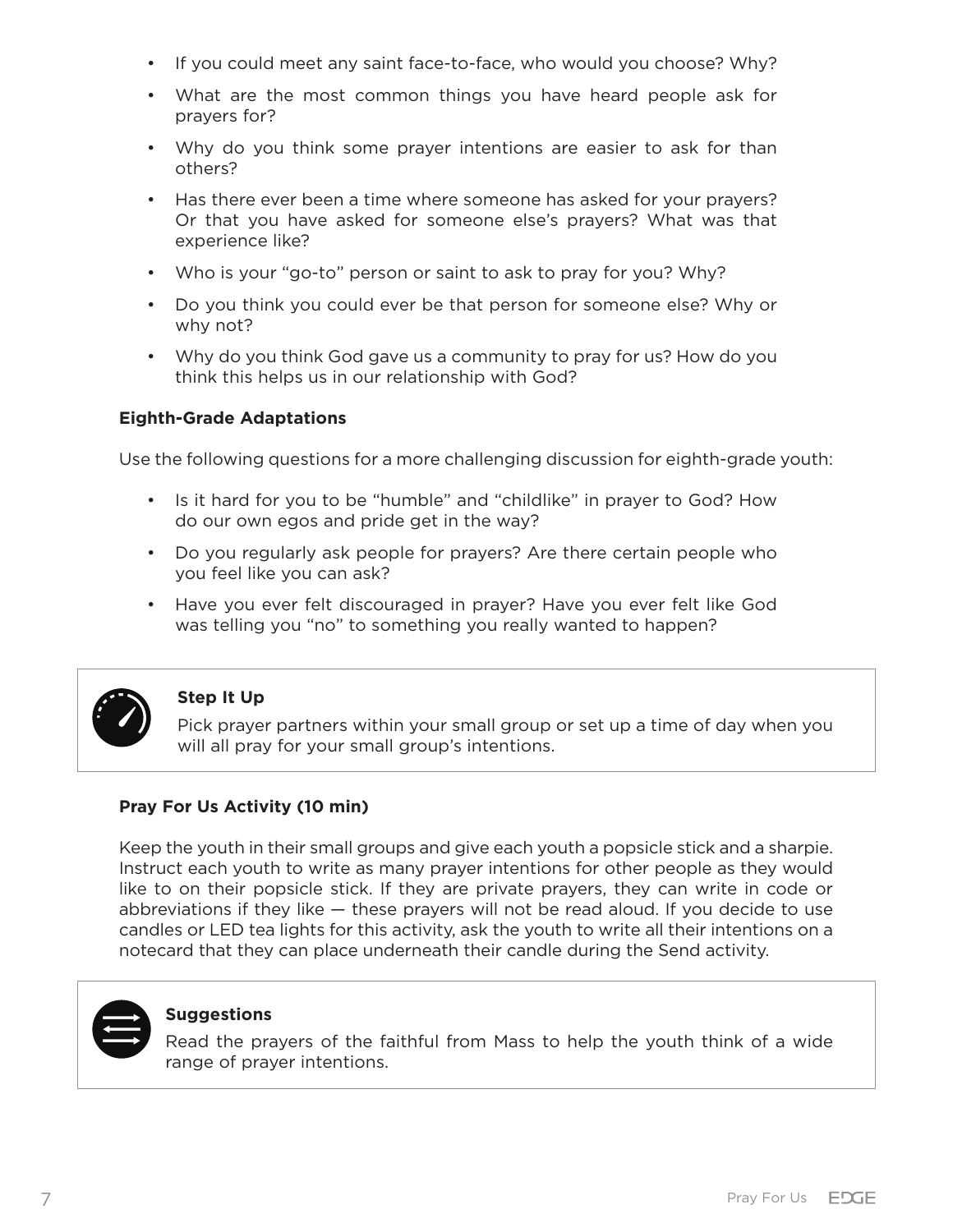### **Intercessory Prayer Activity (20 min)**

Gather the youth back to the main meeting space or the space designated for the closing time of prayer. Use the following to introduce this time of prayer:

*Our prayers are powerful, and when we pray for one another, we can impact that person's life. While we might not see immediate or visible results, we know that our prayers are working, even if in mysterious ways. When we ask for the saints or Mary to pray for us, we ask those who already stand before God to intercede for us, and their prayers are very powerful. One image we can use to help us imagine how our prayers work is that of candles or incense. Our prayers are like the smoke rising up into heaven and to God, who always hears our prayers and answers them according to His will. At this time, we will have an opportunity to lift up all the prayers we have written down in a visible way. As you see the flames or smoke of the candles drifting up, pray for all those people as you lift those prayers up to God.* 

Call up each youth group one at a time to stick their popsicle sticks in the designated sand-filled buckets where they can be safely lit or to toss them into a fire pit where they can all be burned. If you choose to use candles or LED tea lights, instruct the youth to place their intentions written on a notecard under a non-lit candle set up in a designed area.

Once all the youth have placed their popsicle sticks or candles in the designated area, have one core member light all of the popsicle sticks or candles while assigned youth or other core members read aloud each of the following Scripture verses:

- 2 Thessalonians 1:11–12
- Ephesians 6:18–20
- Colossians 1:3–4
- Colossians 4:2–4
- Philippians 1:3–4
- Acts 12:5
- 2 Corinthians 9:13–14

Close the Edge Night by praying a Hail Mary as a large group. Following the prayer, give the youth their weekly challenge.



#### **Suggestions**

Create a slideshow with each Scripture verse on it so the youth can read along.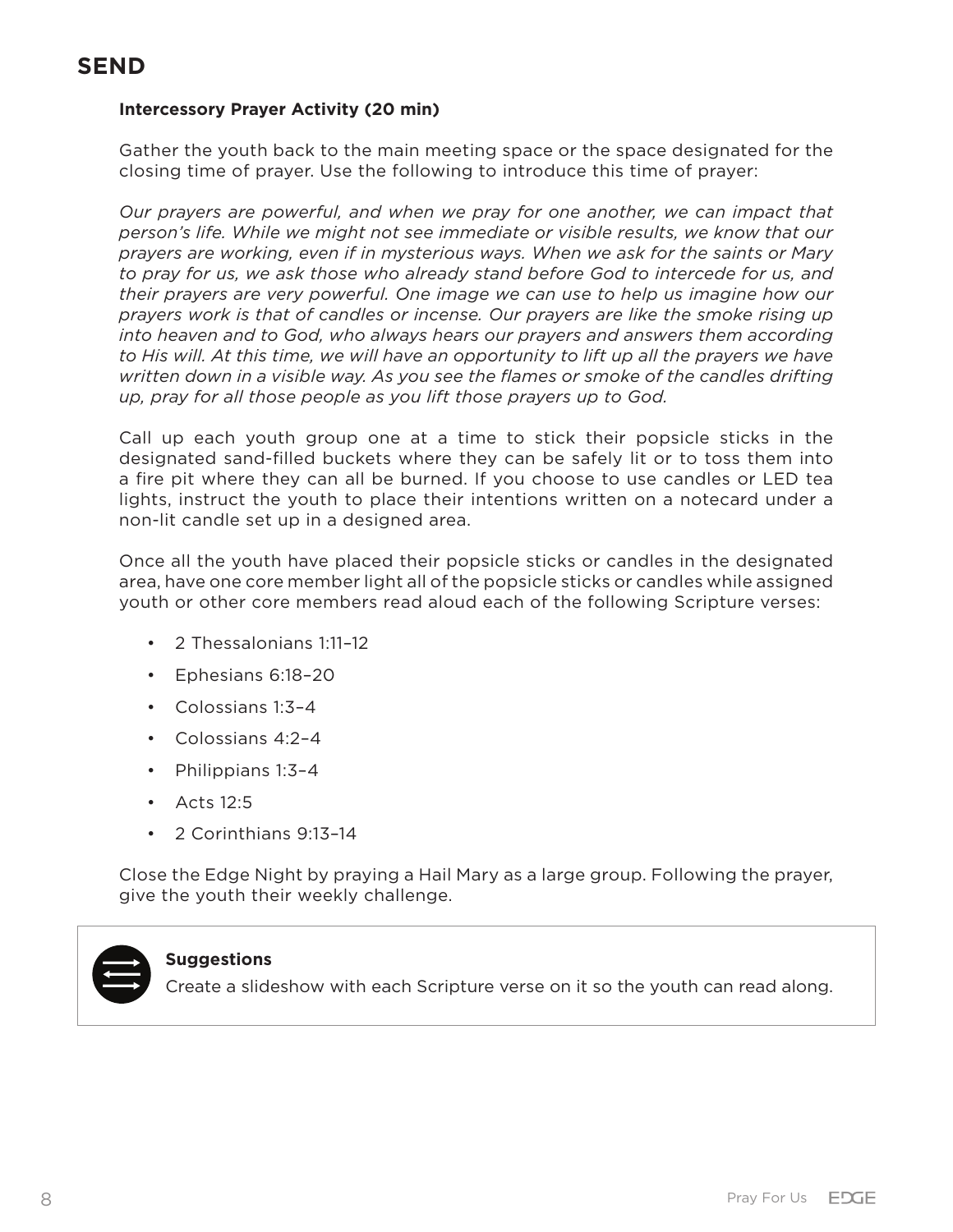

## **Step It Up**

Have a music minister play music softly in the background as the youth and core members read the Scripture passages, then finish with a song or two of worship or meditation.

## **Weekly Challenge (5 min)**

Offer one Our Father every night for someone else's intentions.

Notes:

| 110100 |  |  |  |
|--------|--|--|--|
|        |  |  |  |
|        |  |  |  |
|        |  |  |  |
|        |  |  |  |
|        |  |  |  |
|        |  |  |  |
|        |  |  |  |
|        |  |  |  |
|        |  |  |  |
|        |  |  |  |
|        |  |  |  |
|        |  |  |  |
|        |  |  |  |
|        |  |  |  |
|        |  |  |  |
|        |  |  |  |
|        |  |  |  |
|        |  |  |  |
|        |  |  |  |
|        |  |  |  |
|        |  |  |  |
|        |  |  |  |
|        |  |  |  |
|        |  |  |  |
|        |  |  |  |
|        |  |  |  |
|        |  |  |  |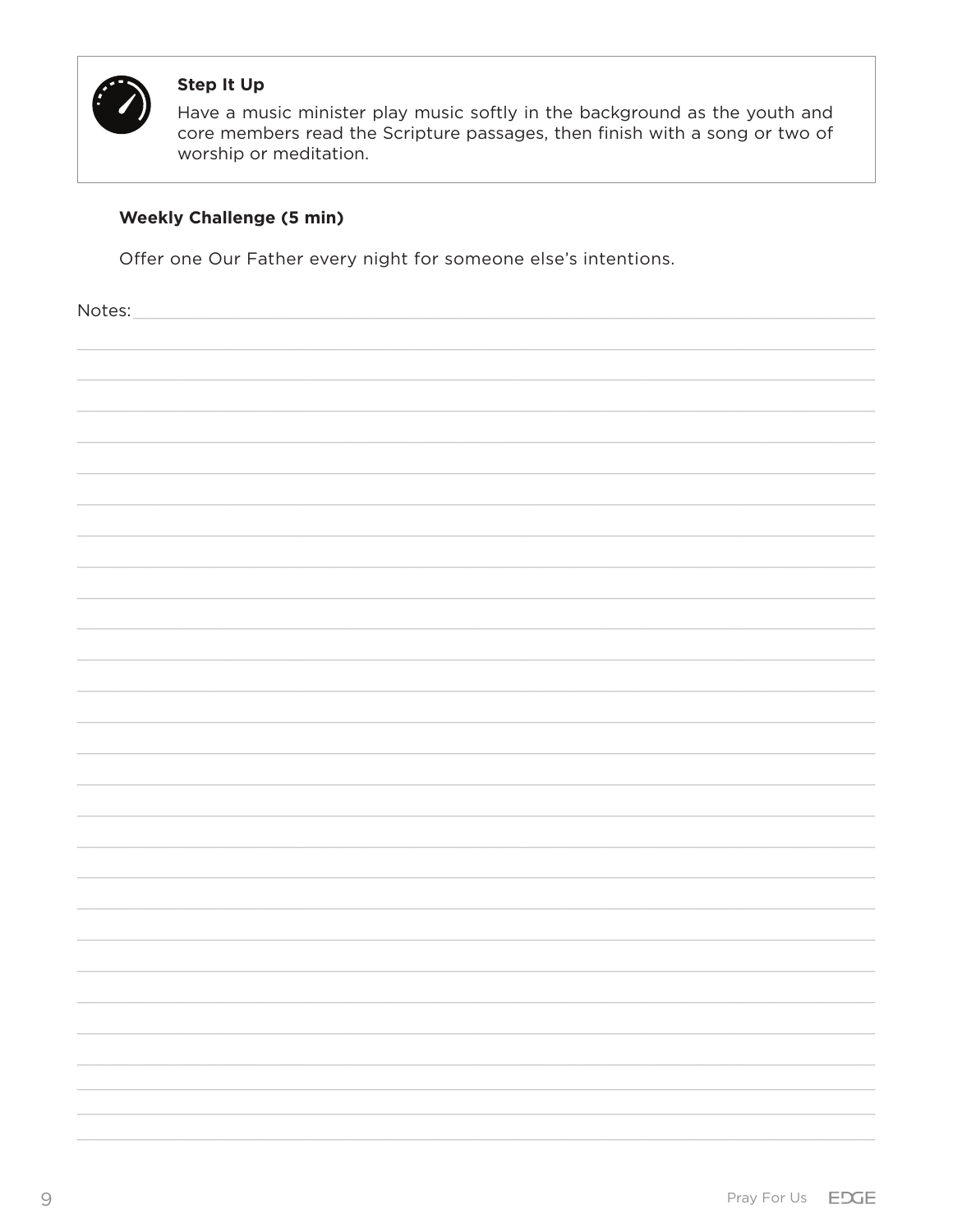An Edge Issue Night on Intercessory Prayer

# **EDGE NIGHT PROCLAIM**

## **GETTING STARTED**

This teaching is provided to give you an example of how to present this topic in an age-appropriate way, making it relevant to middle school youth. If the youth are ready to take it deeper, incorporate a few of the Going Deeper call-out boxes, picking the ones the youth would relate to the most.

# **TEACHING GUIDE**

#### **Pray Always**

- Jesus told us to ask for what we want and need, not because He doesn't already know what we want and need, or because our questions entertain him, but because it's good for us to ask.
- Among other things, the very act of asking humbles us. Rather than doing everything on our own, it shows us that we must depend on another person to help us. It also makes us more grateful for all the gifts of God that we have received and continue to receive because we recognize God's love and generosity. Ultimately, the gift of asking makes us more trusting. As we grow in our faith, we trust that God is the best father who takes care of and loves His children perfectly.

*Put the words "HUMBLE," "GRATEFUL," and "TRUSTING" up on a screen or whiteboard to drive home this idea.*



#### **Going Deeper**

*Read Matthew 7:7–11 and discuss the following questions with the youth. How does asking, seeking, or knocking help us in our relationship with God? What if we don't ask, seek, or knock?*

- Jesus doesn't just tell us to do things, but He does them Himself to be our example. Jesus is our example of how to pray. He prays to the Father with childlike trust, asking God for His help and trusting the Father's will in every situation.
- We can see examples of this when Jesus showed great trust in God through His prayers in the Garden of Gethsemane before His Passion. We also see examples of this before Jesus performs miracles, calling upon the Father, acknowledging His goodness, and asking for good things for those around Him.
- Jesus is our ultimate example, and we should follow His lead, listening when He tells us to pray to the Father and for others.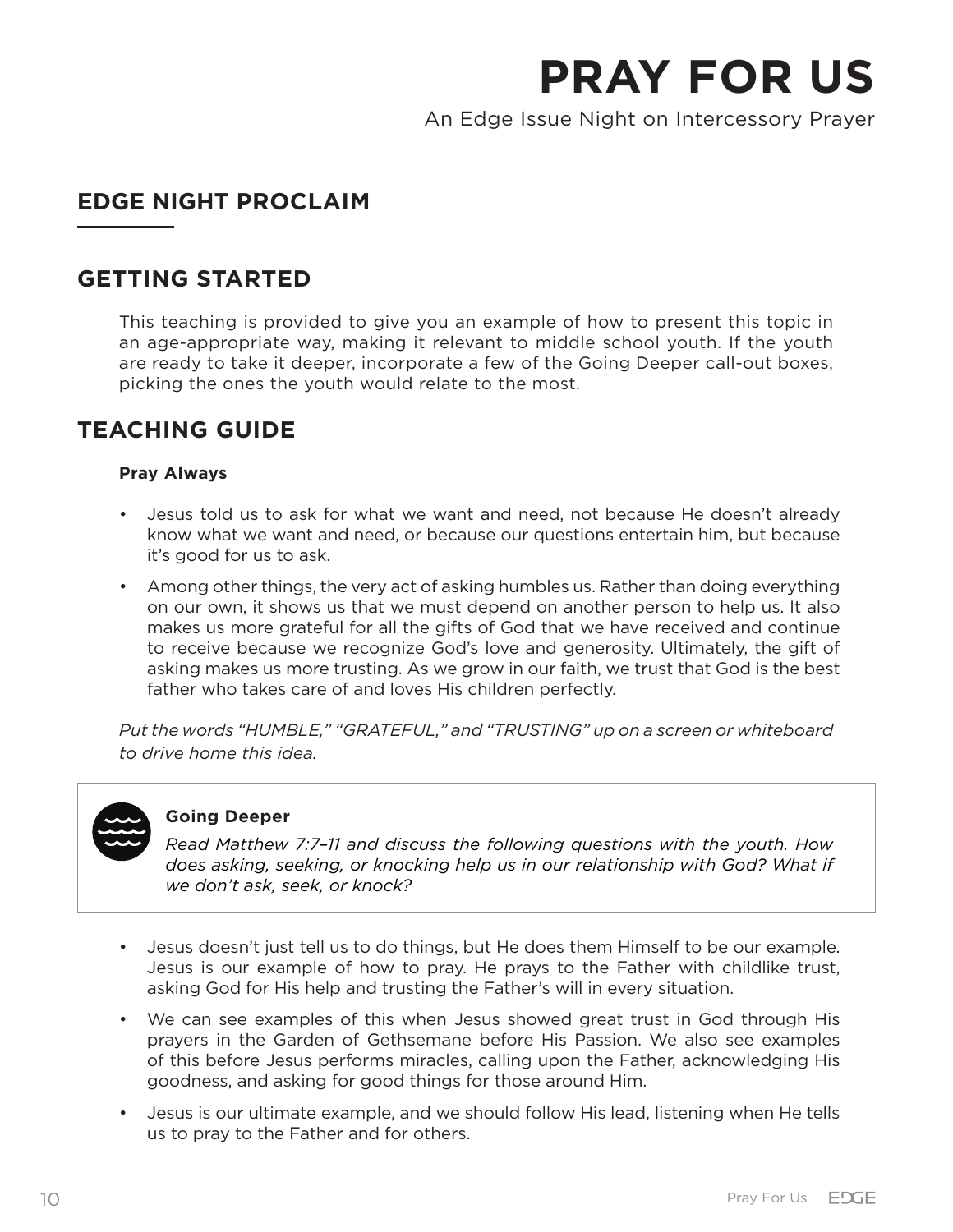

#### **Going Deeper**

*Watch the short video "Mark Hart on Prayer" from the Resources section and discuss the video with the youth focusing on the following line: "The more we pray, the more we become aware of the fact that God is real, and God's alive, and God is with us." Ask the youth, how can improving our prayer life deepen this awareness?*

#### **The Early Church**

- In several places in the New Testament, particularly in the Acts of the Apostles and the letters from Saint Paul to different Christian communities, we see the first Christians following the example of Jesus Christ as they prayed for each other and asked others to pray for them.
- When we pray for others or ask them to pray for us, this is called intercessory prayer. We are interceding, or standing between, that person and God on their behalf.

*Share with the youth a practical example of how someone might intercede for another in a circumstance they are familiar with. For example, a friend standing up*  for and speaking on behalf of another friend to a trusted adult when they are in *need, or asking their parents to talk to a teacher or coach on their behalf, etc.* 

• We believe that this ability to pray for one another does not end with death. Instead, we turn to those in heaven — the saints and Mary — and ask for their prayers. We can also pray for the souls of those who have passed away.

*Put together a few slides, including the Virgin Mary and a few recognizable saints, as a visual aid while talking.* 

- We believe that the Blessed Virgin Mary completely human as she was has some of the most powerful intercessory prayers that exist. That's why we pray to her so much. We are not worshipping her with these prayers; instead, we ask her to go to Jesus on our behalf. We know that Jesus honored His mother greatly on Earth and that He continues to honor her and her requests in heaven.
- For the people who the Church has declared saints, we know that they're in heaven, so we have confidence that they can intercede for us with the Lord, too.
- So not only can we ask friends and family here on Earth for their prayers, we can ask our heavenly family to pray for us, as well.



## **Going Deeper**

*Give a personal witness about praying for someone or someone praying for you to show how impactful it can be.*

• This community of prayer reflects the unity of the Church and our unity as God's family. And with more people praying, we grow closer and closer as a family.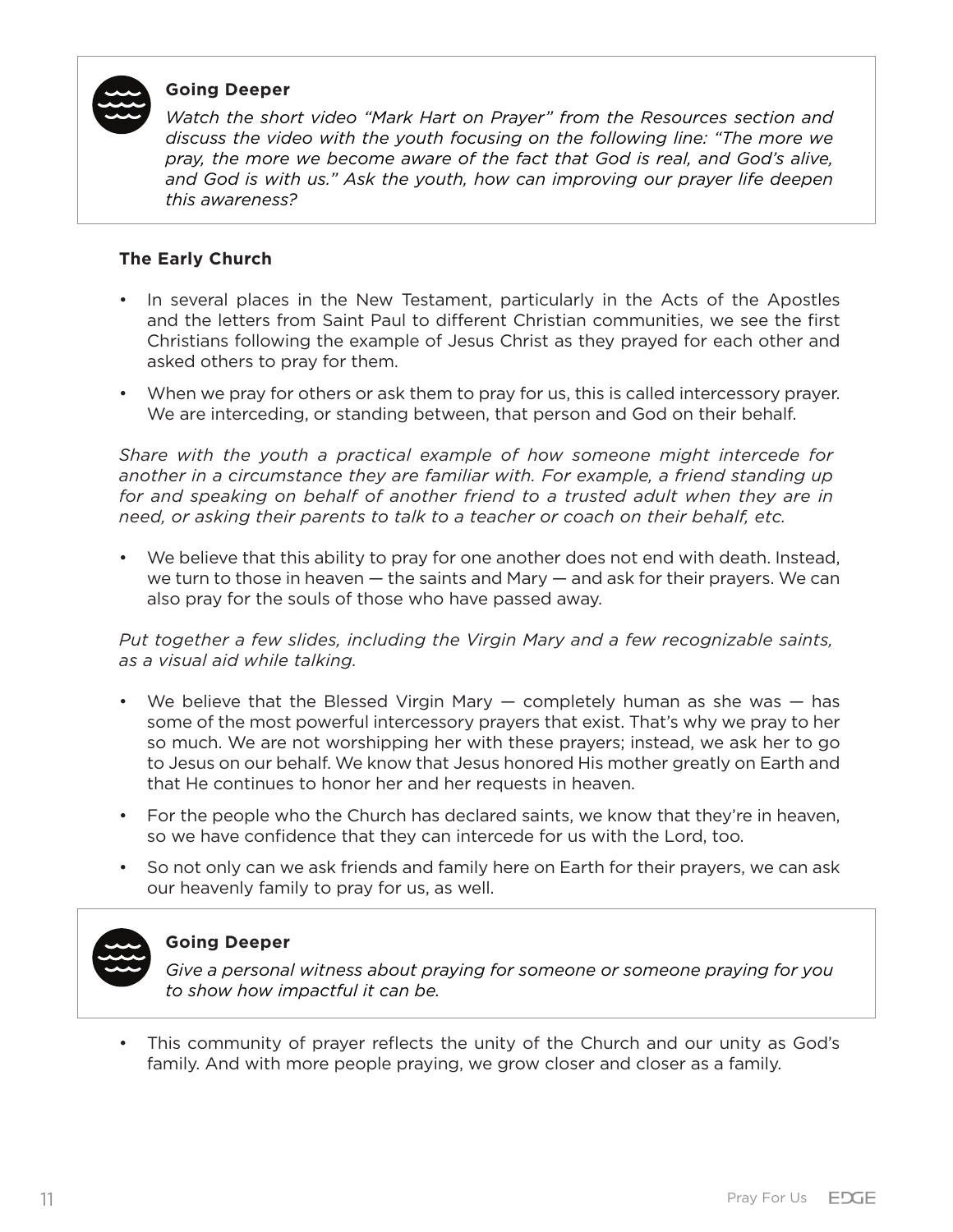#### **HEAR OUR PRAYER**

- Believing that prayers are powerful and that God hears and answers all prayers takes a lot of faith and trust.
- Trusting that God hears all our prayers can be particularly challenging when asking for the healing of a loved one, or for some other good thing, and God does not answer our prayers directly with the response we desire.
- Trusting that God hears our prayers is also challenging when we pray hard for the evil and tragedy in our world to be conquered or avoided, but yet they remain.
- But prayer is not just about getting what we want, prayer is our relationship with God, and that relationship is strengthened the more we pray. And the more we pray, the more we trust in the ways that God answers our prayers.
- Scripture and the saints give us examples of how to trust that God hears our prayers: sometimes God's answer is "yes," but sometimes it is "no," or "not yet," or even "yes, for now."



#### **Going Deeper**

Saint Thérèse of Lisieux says, "Everything is a grace, everything is a direct effect of our Father's love — difficulties, contradictions, humiliations, all the soul's miseries, [its] burdens, [its] needs — everything — because through them, [the soul] learns humility, realizes [its] weakness" (Last Conversations). *Discuss with the youth how this can be true.*

• While it might feel like God does not hear our prayers, Jesus tells us through the example of the persistent widow that we should not give up on prayer.

#### *Read Luke 18:1-8.*

- The unfair judge ends up giving the widow what she wants because he's tired of being annoyed by her. Through this story, Jesus shows us the importance of being persistent in our prayers and never being afraid to ask Him for things — God will never get annoyed with us but will help us grow in our understanding of Him and how He answers our prayers.
- And what if the answer to our prayer might be "no?" What do we do then?
- The story of Shadrach, Meshach, and Abednego in the Old Testament tells one answer. In the Book of Daniel, we see these three men who refuse to bow down to the golden image that King Nebuchadnezzar has made for everyone to worship. They tell him, "If it be so, our God whom we serve is able to deliver us from the burning fiery furnace; and he will deliver us out of your hand, O king. But if not, be it known to you, O king, that we will not serve your gods or worship the golden image which you have set up" (Daniel 3:17-18).
- We can see that these three men trusted in God no matter what happened and showed with the firm conviction that no matter how God answered their prayer, it would not change their relationship with God.
- If our prayer is not answered in the way we want it to be answered, it does not mean God does not hear us, does not love us, or does not exist. But it means that, for reasons sometimes only known to God, His will is not for that thing to happen.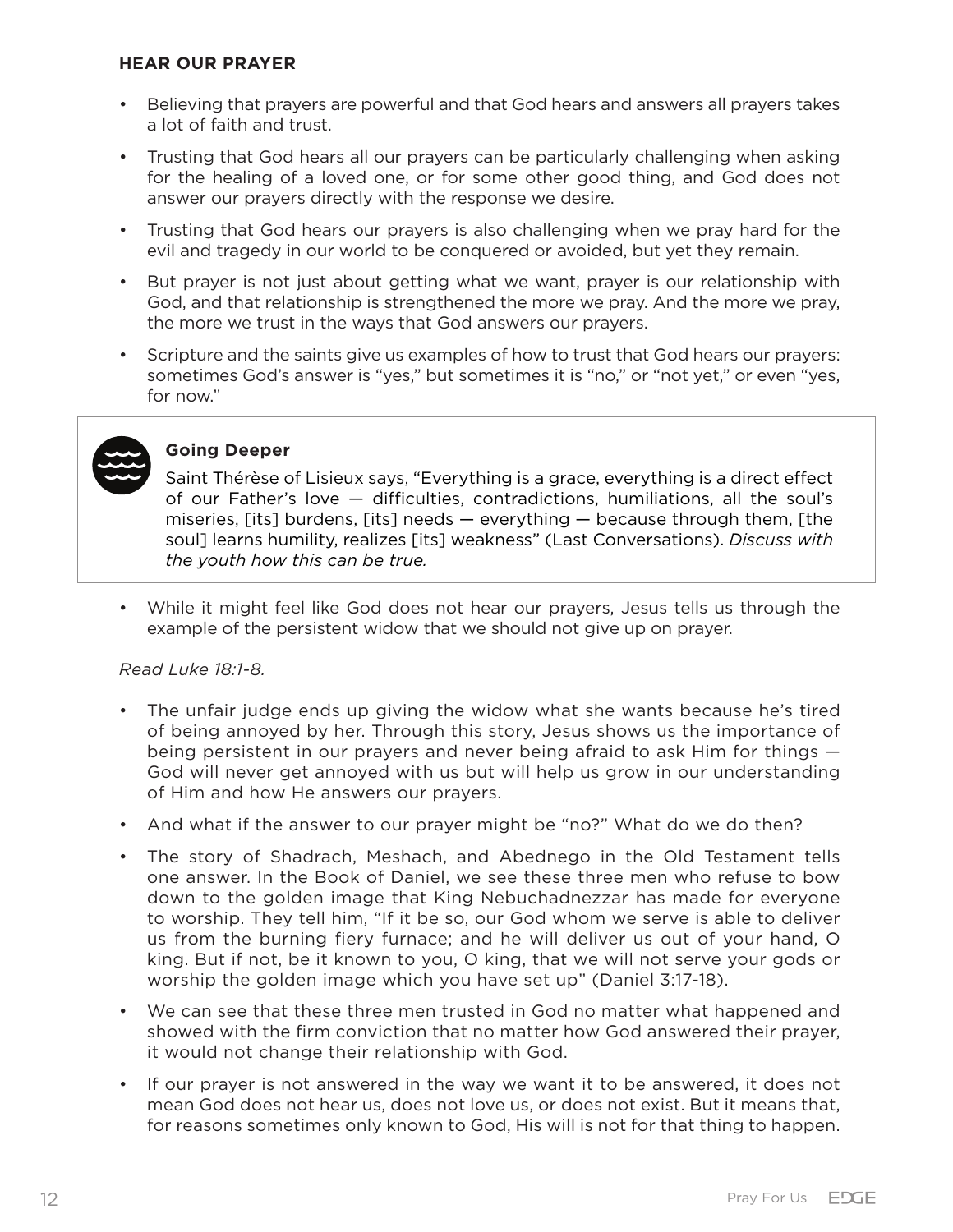But we do know that God will be able to pull some good out of even the darkest times in our lives, even if we do not understand.

• As we grow in our relationship with God, we will grow in our confidence in prayer and God's goodness, even in difficult times or situations. And as we grow as a community that prays for one another, we will be more aware of all the ways that God supports us through every situation we face.

Close by sharing a witness of a time when God answered a prayer and things worked out though maybe not in the way you originally wanted.

| Notes: |
|--------|
|        |
|        |
|        |
|        |
|        |
|        |
|        |
|        |
|        |
|        |
|        |
|        |
|        |
|        |
|        |
|        |
|        |
|        |
|        |
|        |
|        |
|        |
|        |
|        |
|        |
|        |
|        |
|        |
|        |
|        |
|        |
|        |
|        |
|        |